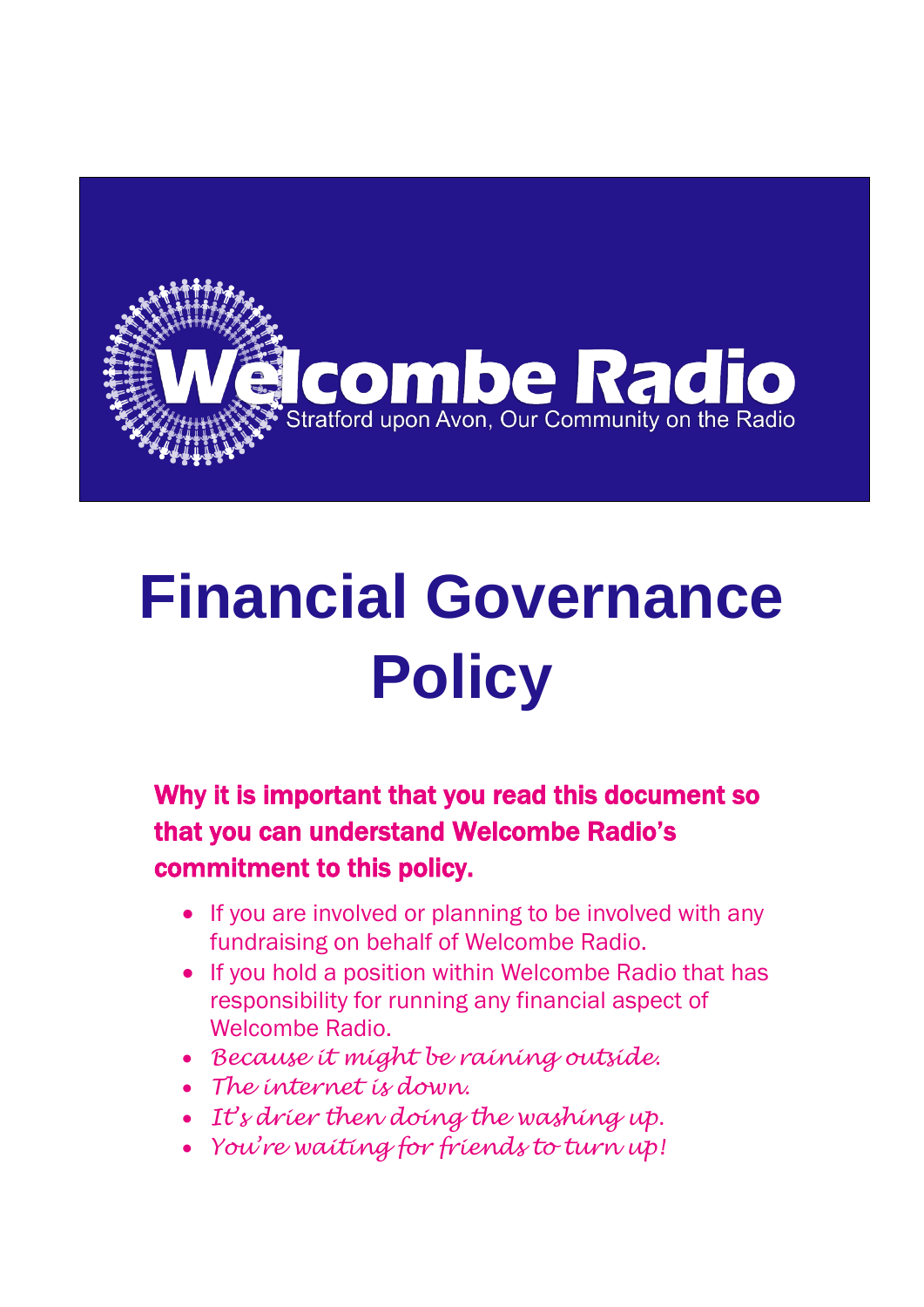# **Table of Contents**

| 1.00: |                                                                               |  |  |  |
|-------|-------------------------------------------------------------------------------|--|--|--|
|       |                                                                               |  |  |  |
| 1.02: |                                                                               |  |  |  |
|       |                                                                               |  |  |  |
|       |                                                                               |  |  |  |
|       |                                                                               |  |  |  |
| 2.00: |                                                                               |  |  |  |
|       |                                                                               |  |  |  |
|       |                                                                               |  |  |  |
|       |                                                                               |  |  |  |
|       |                                                                               |  |  |  |
| 3.00: |                                                                               |  |  |  |
|       |                                                                               |  |  |  |
|       |                                                                               |  |  |  |
|       |                                                                               |  |  |  |
|       |                                                                               |  |  |  |
|       | 3.05: Payments by direct debit, standing order payment by BACS or Debit Card7 |  |  |  |
|       |                                                                               |  |  |  |
|       |                                                                               |  |  |  |
|       |                                                                               |  |  |  |
| 4.00: |                                                                               |  |  |  |
|       |                                                                               |  |  |  |
|       |                                                                               |  |  |  |
|       |                                                                               |  |  |  |

## <span id="page-1-0"></span>Introduction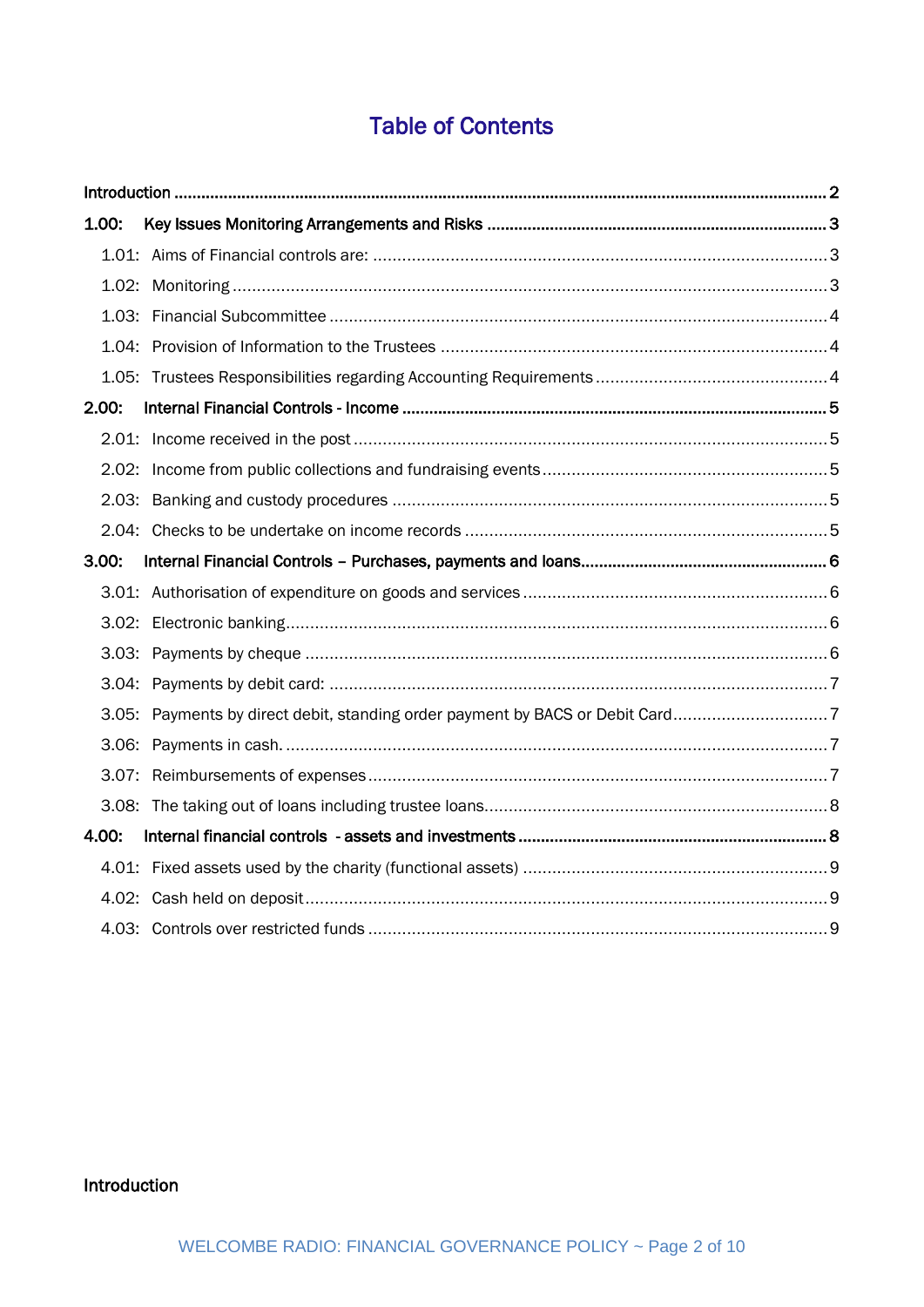This document establishes the governance under which financial accounting of Welcombe Radio functions.

- It is intended primarily as a document for the Trustees however is freely available to all members, funders and volunteers of the organisation.
- It is intended to be an addendum to the Constitution and will not conflict with it.
- It uses as a basis the Charity Commission Guidance, Internal Financial Controls for Charities, CC8.

This document establishes internal financial controls that are essential checks and procedures that help charity trustees:

- meet their legal duties to safeguard the charity's assets
- administer the charity's finances and assets in a way that identifies and manages risk
- ensure the quality of financial reporting, by keeping adequate accounting records and preparing timely and relevant financial information.

If a charity is to achieve its aims then the Trustees need to ensure that assets are properly used, that its funds are spent effectively and its financial affairs are well managed. This governance document considers the various areas of financial activity and provides internal financial controls to reduce the risk of loss.

## <span id="page-2-0"></span>1.00: Key Issues Monitoring Arrangements and Risks

It is a duty of the charity trustees to ensure that the charity's resources are protected in order that it can fulfil its aims. It is important that all those working in the charity whether trustees, staff or volunteers take the issue of internal financial controls seriously. Making controls work should not be just the responsibility of one or two trustees or apply to some but not others.

#### <span id="page-2-1"></span>1.01: Aims of Financial controls are:

- to protect the charity's assets including funds (restricted, unrestricted and assets),
- to identify and manage the risk of conflicts of interest, loss, waste, bribery, theft or fraud,
- to ensure that financial reporting is robust and of sufficient quality,
- to ensure that the trustees comply with charity law and regulation relating to finance.

The controls put in place must be reviewed on an annual basis to ensure they are relevant and not too onerous.

The controls need to ensure that each new financial transaction is authorised by at least two officers, trustees either before or at a later meeting.

#### <span id="page-2-2"></span>1.02: Monitoring

Budgetary control is required. A proper and realistic estimate of income and expenditure is to be made from which an overall budget will be set which will need to be agreed by the Trustees prior to the commencement of each financial year. Procedures should be in place that shares monthly, or periodically (as agreed by the Trustees), financial information with the Trustees and other budget holders, and, if applicable, over or underperformance of the income and expenditure of the organisation.

- The requirement for funds should be monitored.
- Basic controls especially bank and other reconciliations should be carried out regularly.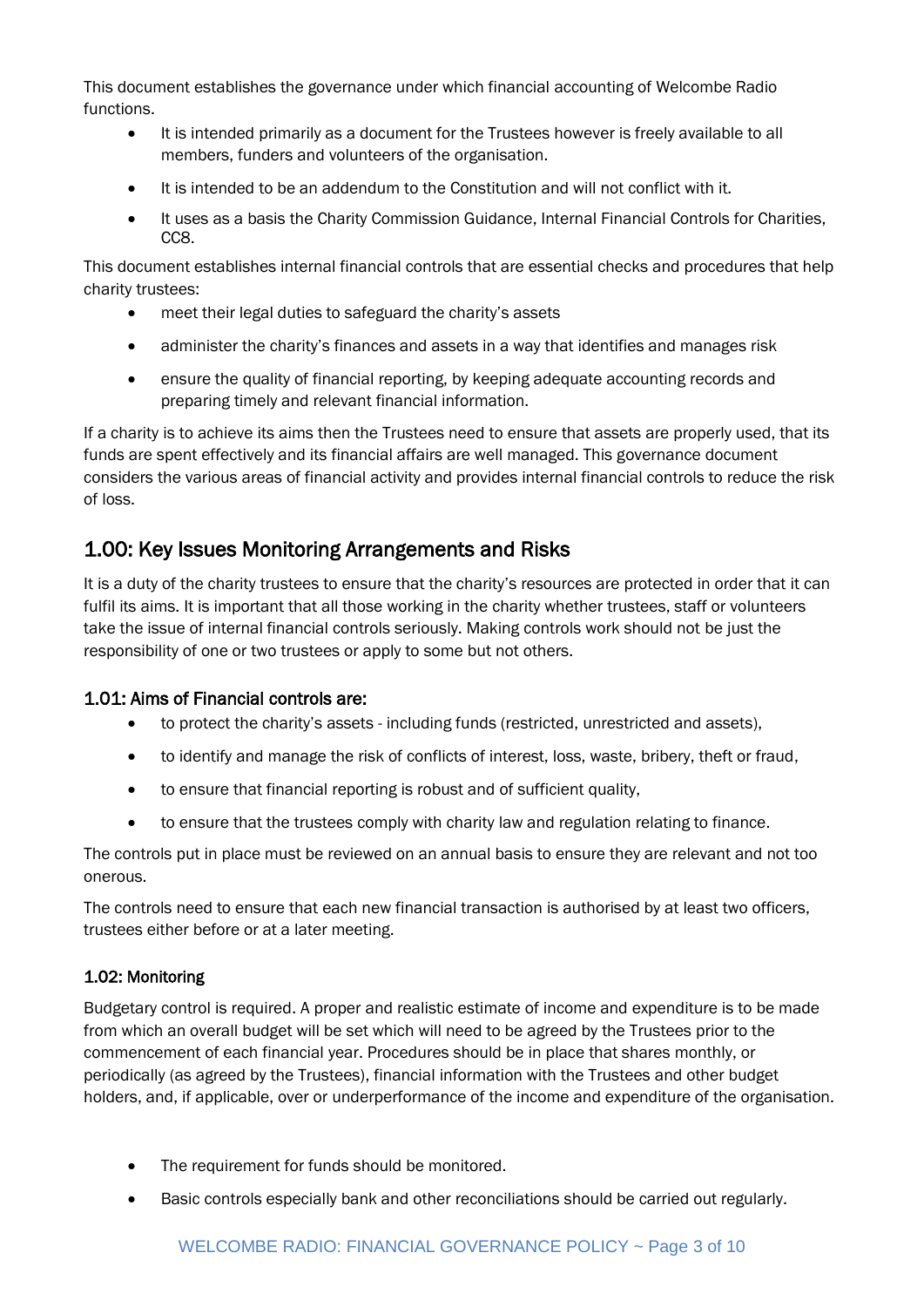#### <span id="page-3-0"></span>1.03: Financial Subcommittee

Should the size of the charity grow such that the Trustees consider that a sub-committee is required then Terms of Reference will be established for its formation to assist with procedures and policies as well as the audit function, if and when required.

#### <span id="page-3-1"></span>1.04: Provision of Information to the Trustees

Understandable, accurate and timely information is to be provided regularly to ensure Trustees can fulfil their monitoring role. It is to be sent to each trustee before each meeting and will typically include,

- the latest management accounts. The accounts of the charity will be by the receipts and expenditure method
- a comparison of budget to actual figures
- an explanation for variances between forecasts and actual figures
- details of cash flow and closing bank balances
- balances of any restricted funds
- as required, a risk analysis of the finances of the charity.

Meetings of the Trustees will set aside a specific time within the agenda for discussion of financial matters and allow the Trustees to raise any issues of concern.

#### <span id="page-3-2"></span>1.05: Trustees Responsibilities regarding Accounting Requirements

Trustees have legal responsibilities to keep accounting records and to prepare an annual report and accounts with the appropriate level of external scrutiny. Trustees must safeguard the charity's assets and take steps to ensure the charity is protected against financial abuse. Accounting records must be kept for at least six years.

Legal duties include,

- keeping 'sufficient' accounting records to explain all transactions and show the charity's financial position
- preparing an annual report and statutory accounts which meet legal requirements
- ensure any relevant tax regulations are complied with
- considering the need for a reserves policy, managing the level of reserves held and the disclosure of any reserves policy in the Trustees' Annual Report
- formally approving the Trustees' Annual Report and Accounts
- ensuring that accounts are subjected to any external scrutiny required by law or by the charity's governing document
- ensure that the Trustees' Annual Report, Accounts and Annual Return are filed on time with the commission where filing is required by law.
- meeting requests from the public for copies of the charity's most recent trustees' annual report and accounts
- safeguarding the assets of the charity and ensuring proper application of resources
- taking steps for the prevention and detection of bribery, fraud, financial abuse and other irregularities
- ensuring cheque books and debit cards are kept secure and the accounts if kept electronically are kept secure with backups.

A Trustee Pack for all new Trustees should include: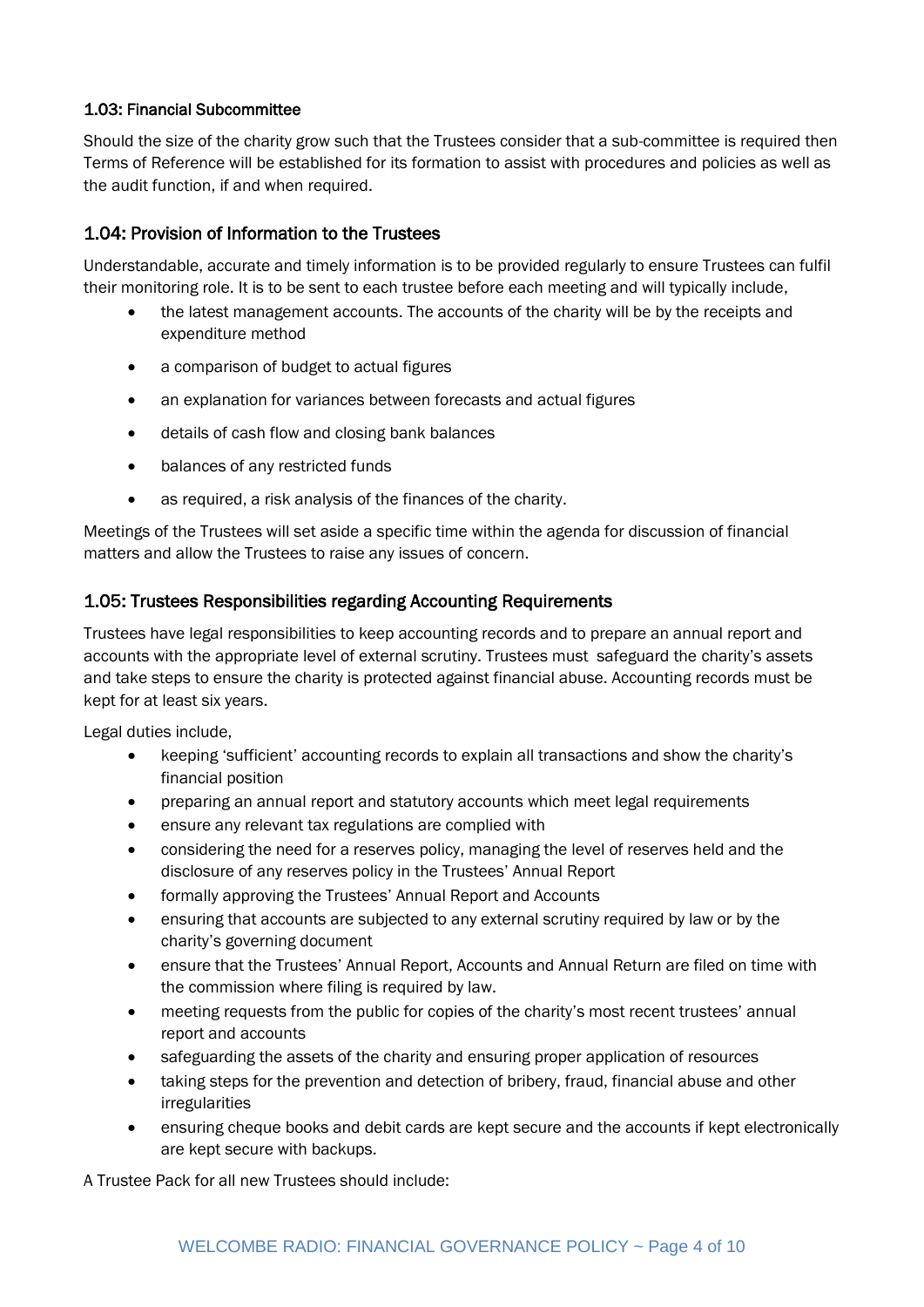- the latest annual accounts
- relevant policies
- the responsibilities of trustees the Essential Trustee CC3
- the constitution/governing document
- the latest management accounts.

## <span id="page-4-0"></span>2.00: Internal Financial Controls - Income

The controls provide assurance that the income received is kept secure, is accurately recorded in the accounting records and is banked as quickly as possible. The scope of this document excludes detail on income from the Gift Aid Scheme, legacies and trading income, should this change the governance will be updated.

#### <span id="page-4-1"></span>2.01: Income received in the post

The post should be held securely from the time it is received until it is opened. There should be no undue delay in the opening of the post, the recording of receipts and banking.

#### <span id="page-4-2"></span>2.02: Income from public collections and fundraising events

Public collections and work with external fundraisers must comply with legal requirements. Controls:

- at least two people are involved in handling and recording the cash received
- collection boxes are individually numbered and sealed before use and their issue and return is recorded
- public collections are counted whenever possible in the presence of the collectors and a numbered receipt given to them
- cash collected is banked by the charity as soon as possible without deduction of expenses

#### <span id="page-4-3"></span>2.03: Banking and custody procedures

- cheque and cash receipts are to be promptly recorded in the accounting records
- cheques and cash should be banked regularly and promptly
- cheques and cheques not banked on the day of receipt should be kept securely
- funds should be banked gross without deduction for costs or expenses

#### <span id="page-4-4"></span>2.04: Checks to be undertaken on income records

Basic controls, regularly performed, may serve as an early warning of anything going wrong and should include:

- records of cash and cheques received to agree with bank paying-in slips or counterfoils
- counterfoils or paying-in slips agree with the bank statements, both in terms of amount banked and date of credit
- transfers or other direct payments into the bank are identified and verified against supporting paperwork
- Any donations or grants received will be recorded and a letter of acceptance and thanks sent to the donor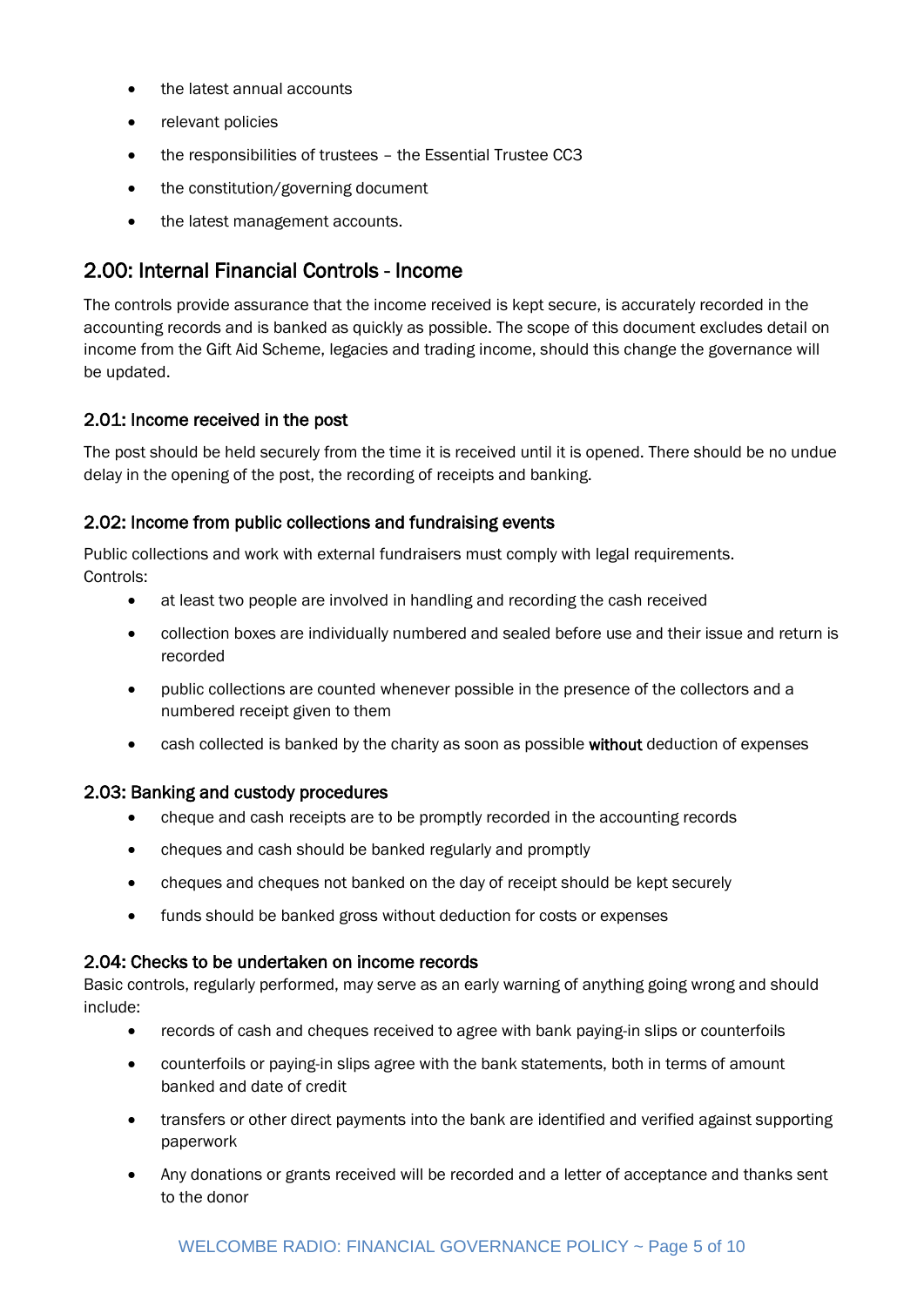• Any donation or grant must be checked to ensure whether it should be considered restricted funds and identified and processed as such. (See [0\)](#page-8-2)

Where possible these checks should be made by someone other than the person concerned with the original recording of the transactions.

## <span id="page-5-0"></span>3.00: Internal Financial Controls – Purchases, payments and loans

#### <span id="page-5-1"></span>3.01: Authorisation of expenditure on goods and services

Expenditure controls are to ensure that only necessary and authorised purchases are made and that funds exist within approved budgets to meet the expenditure. Controls also ensure that payments are made only for the goods and services received and at the agreed prices.

The controls over purchases should include,

- authority levels for placing orders and approving payments are clearly documented
- orders placed are within agreed spending authorisations.
- invoices received are checked against orders confirming the price paid and the receipt of the goods or services ordered

The spending authorisations are as a flow chart which will be agreed and minuted by the Trustees on an annual basis or more often if necessary. A copy of the flow chart is attached to this Governance as an example.

#### <span id="page-5-2"></span>3.02: Electronic banking

If possible, a dual authorisation system is to be used.

- there should continue to be clear segregation of duties to prevent any single person from being able to control substantial resources or obtaining unauthorised access to account information
- there should be proper approval for movements between, and payments from, bank accounts
- the system should require authorisation of transactions by more than one individual. This type of system can work well provided the individuals do not divulge their security details to each other. It provides a similar control as dual signatures on a cheque. Basic precautions to include:
	- o after each electronic banking transaction, a printout is taken showing details of the transaction and stored as part of the accounting record
	- o retain print outs of statements as part of the accounting records
	- o keep all PCs with access to the online banking facilities secure
	- o ensuring all PCs are up to date with anti-virus, spyware and firewall software
	- o keep all the password(s) and PIN(s) secret
	- o adequate training for those using the charity's online banking
- treating emails received relating to bank accounts with caution, in particular, trustees should not respond to emails or telephone calls asking for personal security details.

#### <span id="page-5-3"></span>3.03:Payments by cheque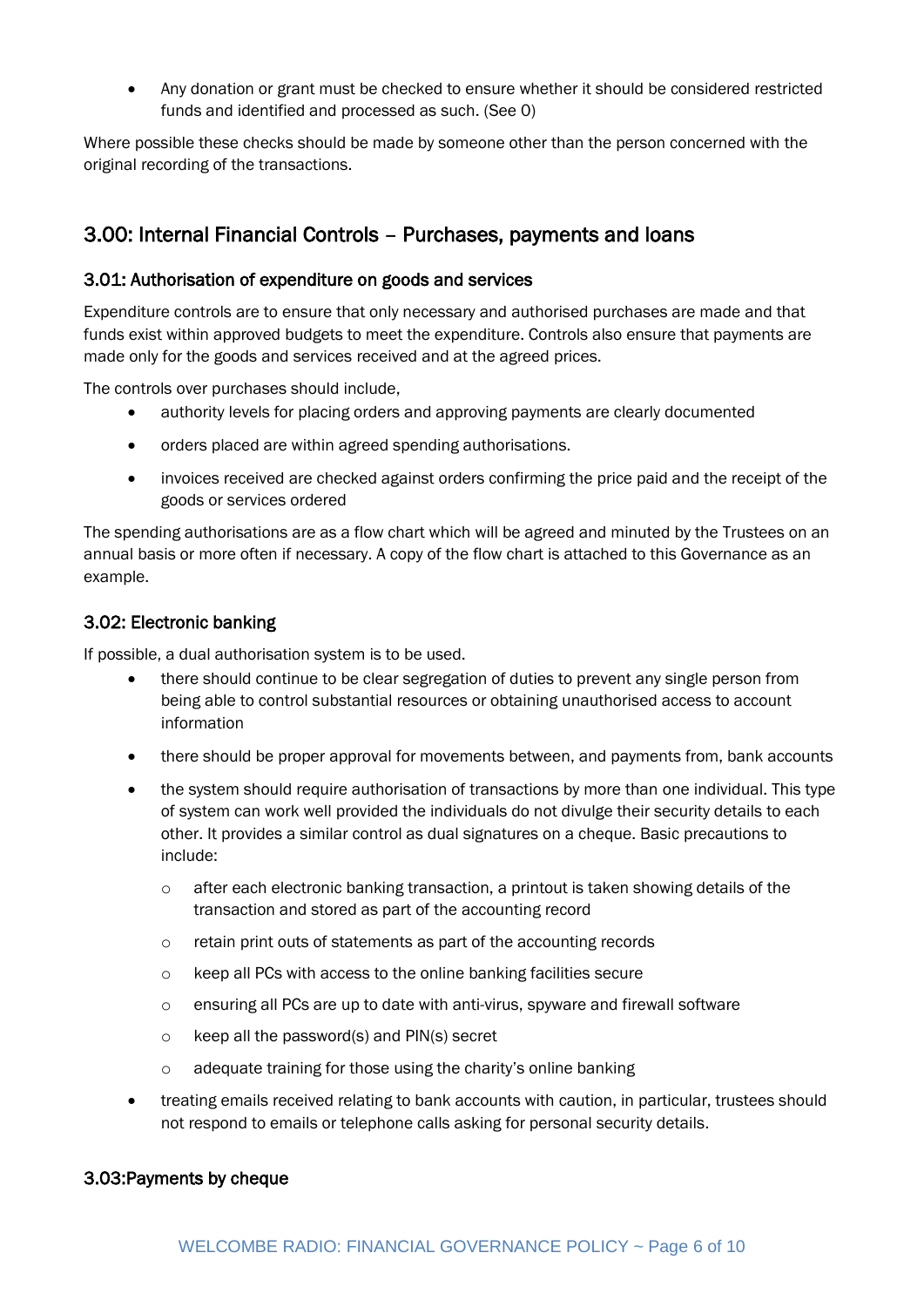The use of cheques to make payments is diminishing with the use of electronic payment. However, cheques continue to be used and it remains important that payments are only made for expenditure properly authorised and incurred by the charity.

The bank mandate require at least two signatures, both of which trustees.

- cheque books to be kept in a secure place
- annual review of bank mandates and authority limits
- prohibition on the signing of blank cheques
- prompt recording of payments in cash books including details of the cheque number, nature of the payment and the payee
- documentation required and notated with cheque number to support the validity of the payment including relevant invoices and confirmation that the goods or services have been received.

#### <span id="page-6-0"></span>3.04: Payments by debit card

Debit cards charge bank accounts directly and payments therefore have an immediate impact on bank balances; their misuse or loss can be extremely serious for the charity. Controls are:

- there will be a maximum of two debit cards
- the use of the card can only be undertaken in line with the flow chart see 3.01. Copies of authorisations to be attached to the voucher for the expenditure.
- ensuring payments cards are cancelled and destroyed, if the individual ceases to be a Trustee or volunteer for the charity, or if the authorisation of the card's use is withdrawn
- ensure that debit card expenditure is supported by a voucher, receipt and/or invoice and recorded and analysed in accounting records

#### <span id="page-6-1"></span>3.05: Payments by direct debit, standing order payment by BACS or Debit Card

These type of payments are only made when fully authorised and payments must be accurately recorded in the accounting records.

- Any payment made must be authorised by two Trustees communicating directly by email as a record of authority (such emails to be printed off as part of the record) or when available by a dual-authority option.
- ensuring that expenditure is supported by a voucher and/or invoice and recorded and analysed in accounting records
- All direct debit arrangements to be regularly reviewed in order to cancel when the Charity stops using the goods or services.

#### <span id="page-6-2"></span>3.06: Payments in cash

With the ease of payments by the debit card and online banking, cash will not be used unless for an urgent and unavoidable situation. Should such a situation arise the Treasurer and the other signatory will ensure documentation is duly signed and the recipient sign a printed receipt.

#### <span id="page-6-3"></span>3.07: Reimbursements of expenses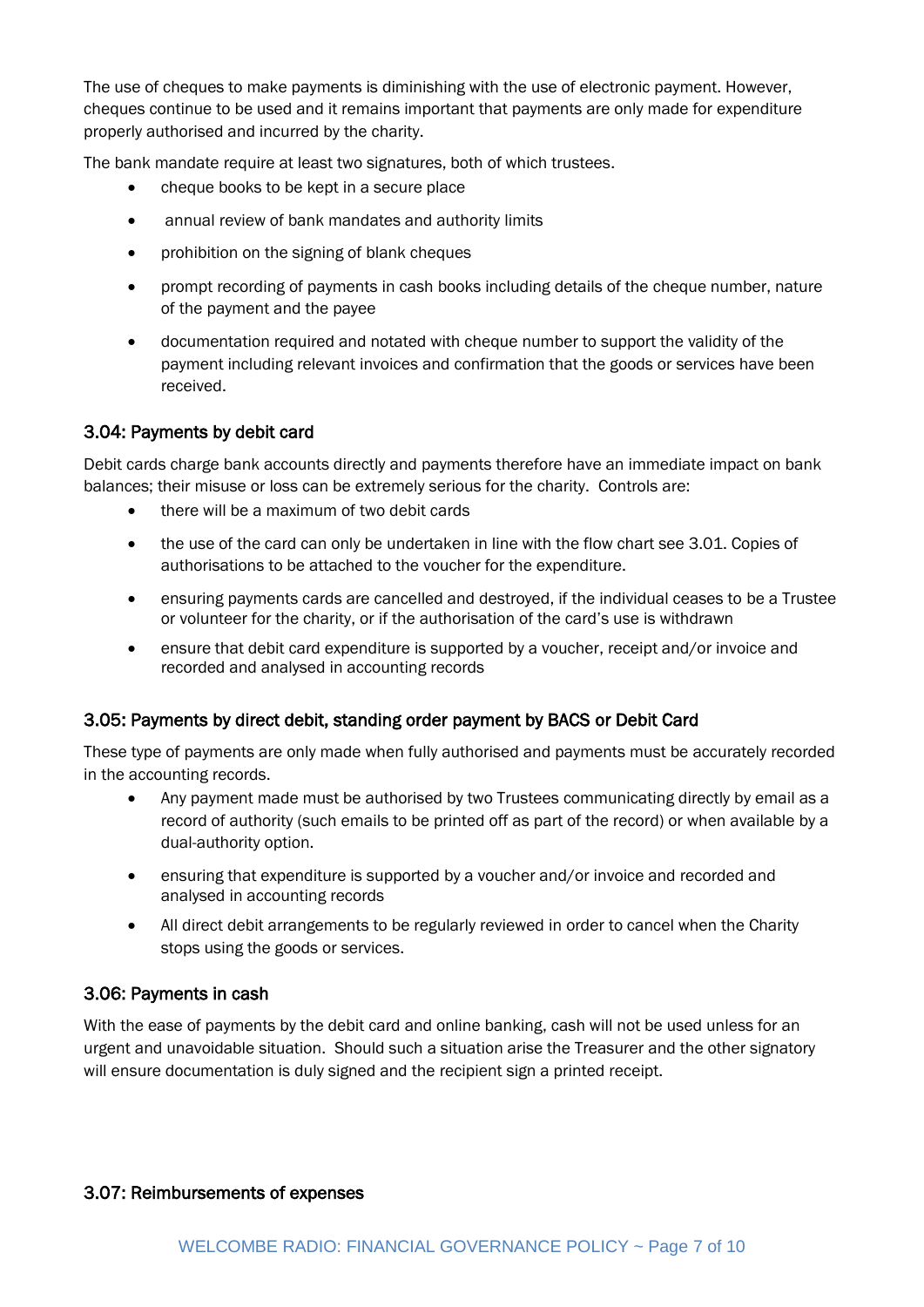Whilst there is minimal likelihood that the Trustees or Volunteers will incur expenses, legitimate expenses will be reimbursed when properly incurred on its behalf.

Any such incurring of expenses will be on a case by case basis and the Chairman or Secretary and Treasurer, will clarify and record the expenses for travel, hotel, conference, business, training and out-ofpocket expenses, and on what terms, prior to their being incurred.

Payment will be claimed by a detailed claim itemising all expenditure together with all relevant receipts.

- The procedure for the reimbursement of expenses will be clearly communicated within the charity and included within induction training
- expenses must be authorised by someone other than the claimant and checked for accuracy before payment. This can be by a Sub-Committee minute.
- expense claims should contain a self-declaration that the claim is accurate and incurred in connection with the business of the charity
- to minimise the charity's cash payments, reimbursement will be made by cheque or BACS transfer
- any mileage rate paid for motor travel should be at rates agreed by the Trustees that do not result in a tax or national insurance liability for the charity or the claimant
- Should an expense or out of pocket claim be made by a signatory to the bank account then two other officers should independently check the claim and authorise.

#### <span id="page-7-0"></span>3.08: The taking out of loans including trustee loans

If the Trustees agree that a loan is required to purchase new assets or to enable the charity to continue to operate until new income becomes available, then they must ensure they are fully aware of all its terms and that the loan is strictly in the interests of the charity. Trustees must also ensure that the charity is able to meet the repayments of principal and interest as they fall due before taking out the loan.

The following checks should be undertaken by someone other than the person concerned with the original recording of the transactions.

- all loans are documented and that the amount of the loan and any charges and interest due are clearly set out
- a record of all outstanding loans is kept noting the history of repayments of principal and interest for each loan and the outstanding balance
- where a loan is advanced by a trustee, any conflict of interest is noted and properly managed, that the terms of the loan are in the charity's interests and should a rate of interest be charged that exceeds the prevailing Bank of England Bank Rate (also known as the base rate) that the rate is justifiable
- if a loan is secured or subject to bank covenants , the terms of the security or bank covenants are in the interests of the charity and appropriate details are logged on the register of assets
- the charity will have in place a plan to meet the repayment of principal and interest on the loan as they fall due.

## <span id="page-7-1"></span>4.00: Internal financial controls - assets and investments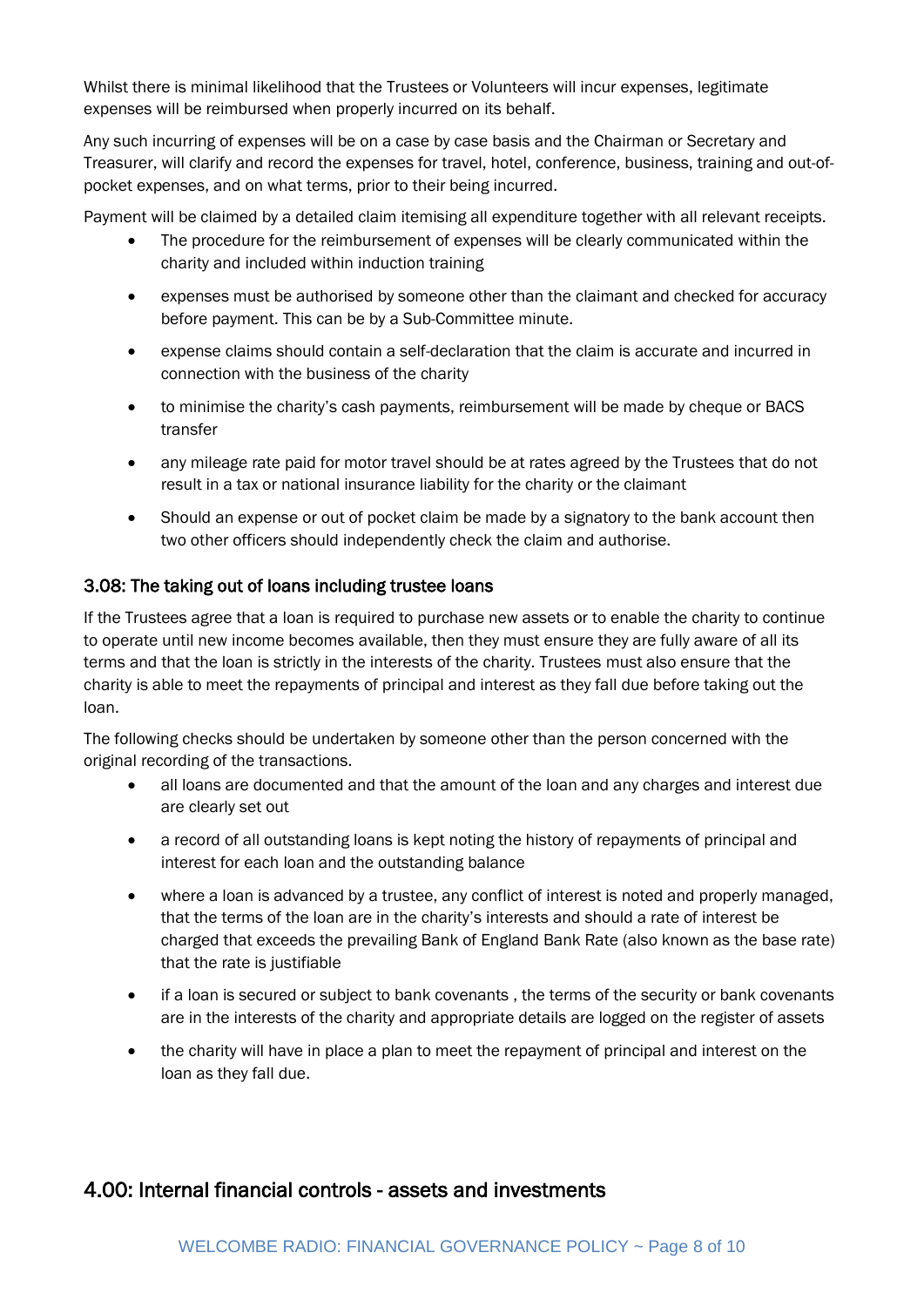#### <span id="page-8-0"></span>4.01: Fixed assets used by the charity (functional assets)

Functional assets include fixtures and fittings, and equipment which are used in the charity's activities. Assets to be identified, recorded in accounting records and are only to be used for the charity's purposes.

The trustees must take reasonable steps to safeguard the assets of the charity from loss or damage and to ensure their proper use within the charity.

- a list or register to be maintained of all assets whether purchased by, or donated to, the charity for its continuing use. This record will show the cost (or value) of the asset and provide sufficient detail to enable an asset and its location to be identified
- assets will be inspected at regular intervals to ensure that they exist, remain in good repair and are being put to appropriate use
- the disposal or scrapping of assets be appropriately authorised and recorded in accounting records and in any fixed asset register
- the adequacy of insurance cover is to be reviewed at regular intervals.

#### <span id="page-8-1"></span>4.02: Cash held on deposit

- bank reconciliations are prepared as part of the monthly management accounts, any discrepancies resolved prior to distribution
- direct debits, standing orders and other transfers are checked monthly for correctness
- the bank account(s) are operated in accordance with the agreement with the issuing Bank and are not used for any money transfers for the private benefit of individuals or third parties under any circumstances
- if acting as an intermediary to transfer funds on behalf of another charity, the trustees are satisfied that the transaction is to further a charitable activity and does not constitute money laundering
- a list of all its bank accounts is kept and reviewed for dormant accounts which should be closed
- the opening or closing of accounts should either be authorised by the whole trustee body, or if delegated, the trustees should be informed of changes
- third parties should not be allowed to open bank accounts in the charity's name, or use the charity's bank account to receive or transfer money
- the costs and benefits of the current and deposit accounts held are regularly reviewed to ensure bank charges and/or rate of interest are competitive and that the credit rating of the deposit taking institution is acceptable.

#### 4.03: Controls over restricted funds

<span id="page-8-2"></span>To provide assurances to donors and funders any restricted funds will be spent only on the purposes for which they were given.

This will be by recording any expenditure from restricted funds to ensure it is limited to the purposes of the gift. This will be by means of the regular financial report to the trustees identifying such payments and the balance.

Any restricted funds with balances at year end will be recorded in the Annual Report and Accounts.